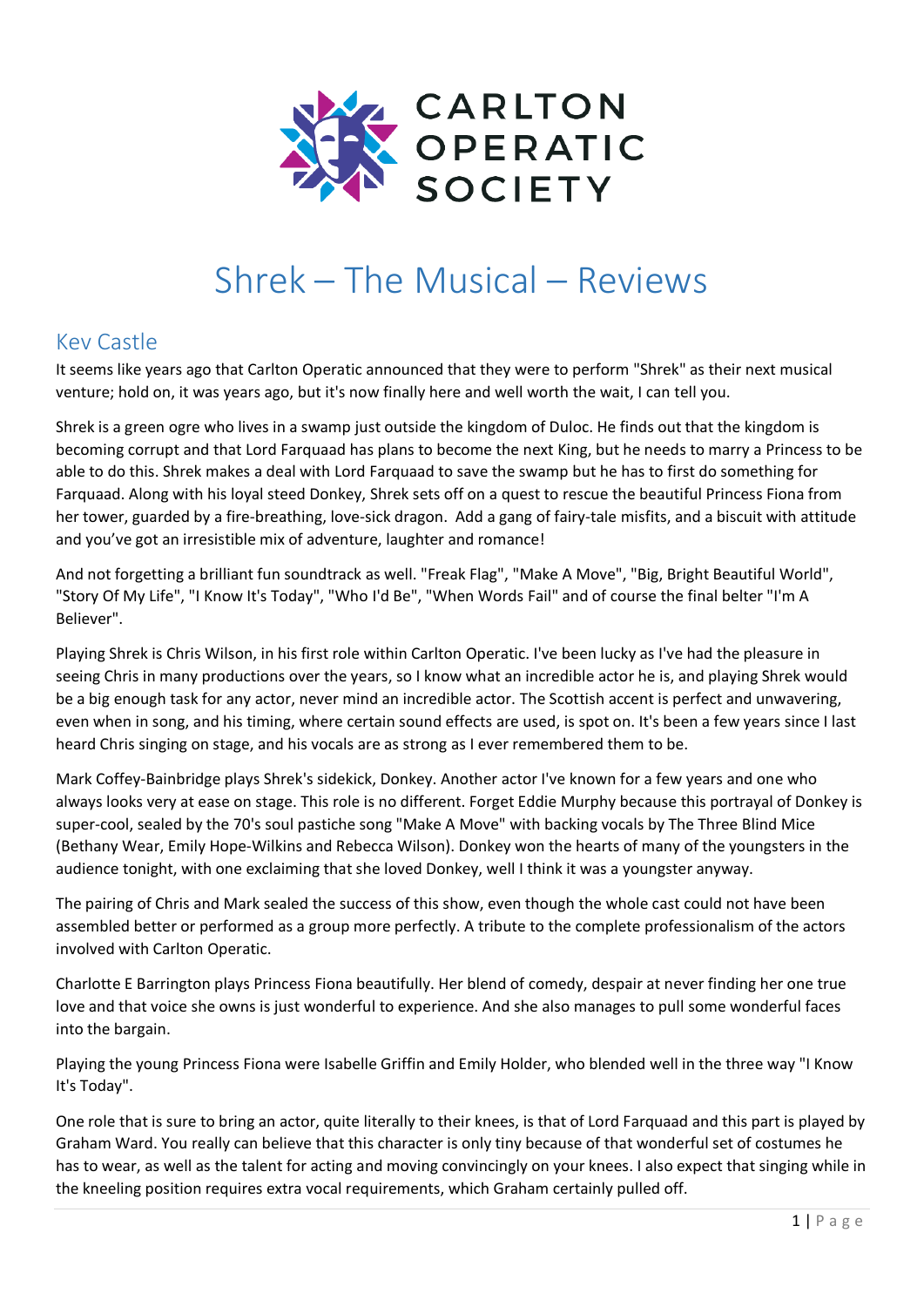Laura Ellis is playing Gingy, the opinionated Ginger Biscuit. This requires, not only puppetry but also a certain vocal technique, which I won't spoil by telling you; go and see what I mean.

Ella Greenwood is playing the Dragon, well the voice of the dragon, and what a voice. Ella could be mistaken for any professional singer around today with the power, tone and control of her voice. The hairs on my arm stood to applaud her mid song. I could listen to that voice all night.

The Dragon herself was engineered by Daniella Anderson, Cliff Hart, Georgia Hodgett-Young and Amy Rogers-Gee. When you think that these four only had since Sunday to master this puppetry for the Dragon, you appreciate how hard they worked as a quartet.

Playing Pinocchio is Carlton Operatic first timer Bara Erhayiem. In fact, this is his first time performing on a stage and singing in front of people EVER!! Now I thought that this fact had been included because he was playing Pinocchio, you know the one whose nose grew when he told a lie, but NO! I checked out the facts afterwards and this really is his debut anywhere! To look that at ease on stage, perform, dance and sing on a stage like the Nottingham Theatre Royal, and look as comfortable as his fellow actors, would raise doubts from anyone who gets to view many productions. It seems that Bara is made for the stage and I, for one, can't wait to see what he does next.

This really is a massive production and I can't really mention every actor in the programme, because there are absolutely loads. What I can say is that I've seen professional productions of "Shrek" that I have enjoyed and they stand aside this production, such is the professionalism of Carlton Operatic's presentation.

The sound tonight was perfectly pitched, not too loud and not too low, perfect. I could hear every word of the singers over the wonderful quality and sound balance of the fifteen-piece orchestra, under the Musical Director, Christopher Rees.

Amanda Hall directed the show, assisted by Cassie Hall, and let's face it, just knowing that Amanda has her name anywhere on a show of this size means that you are guaranteed quality and class, which is what you get with "Shrek".

There is such a lot of choreography in a show this size so Abby Wells had her lot cut out for her, but once again she rose to the challenge and pulled it off with the utmost aplomb! Loved the tap dancing rats.

The Lighting is magical in creating atmosphere and the lighting magician is Tom Mowat. Need I say more? Perfection!

Rob Kettridge is the man behind the sound design, and is another name that you recognise to be one of the top in his class, so seeing Rob's name on the programme also guaranteed excellent sound results. I was not disappointed.

The set, which was the standard of any professional touring production was provided by Scenic Projects.

The make-up and wigs were incredible, with the prosthetics supplied externally by a theatrical supplier by the name of Becdoesshrek.

The costumes were, as you would imagine, given all of these various characters in the story just amazing. There was one costume for one of the guards that could have had Lord Farquaad's eye out if he had been a bit closer. I know that that particular part of the costume is called a "cod-piece" but there was something rather fishy about the size of it!

As I said earlier, this production would stand side by side with any professional production touring the theatres, and that is down to every single cast member and every single member of the production team. It is a massive show and deserves to be sold out every night it is on this week.

I really wish I could give a name check to absolutely everyone involved, but anyone who knows me, know that I have a massive respect for everyone behind the scenes on shows, big or small, and that everyone plays a part in the success of a show, no matter what role on or off stage. Carlton Operatic Society have been around for over 100 years now and that is because of the people involved, and their group is as strong as it has ever been, and this show proves that strength.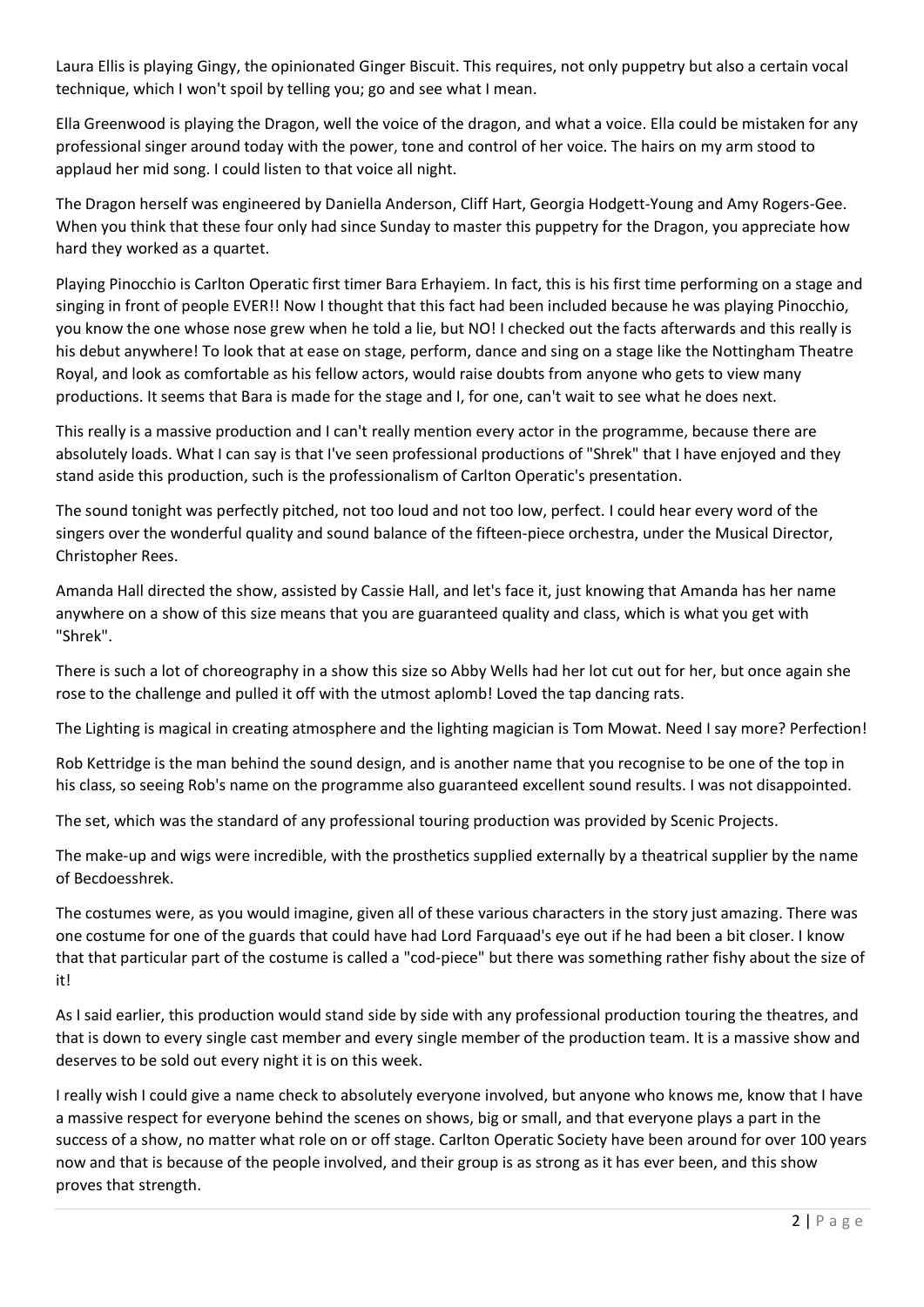If you can only afford to see one musical this month, make it "Shrek".

Carlton Operatic are fundraising throughout this production for Footprints Conductive Education Centre, which empower families with disabled children.

"Shrek The Musical" is at the Nottingham Theatre Royal until Saturday 7 April.

## East Midlands Theatre Review

Cathy Robinson



"I thought love was only true in fairytales…" At least I did before watching Carlton Operatic Society's Shrek The Musical at Nottingham's Theatre Royal. Now I know that love happens in subverted fairytales between two ogres, a donkey and a dragon and also in Shrek The Musical audiences because I, along with my fellow theatre goers, love this show.

Originally advertised as Carlton Operatic's 2020 performance, it's been in the offing for some time. Carlton Operatic has been unable to perform since 2019, and what a comeback to the Theatre Royal stage! Shrek The Musical tells the tale of the loveable, Scottish Ogre, Shrek, who lives in a swamp…that is until Lord Farquaad decides that all the other fairytale creatures will be moving in. To save his swamp, Shrek sets off an adventure to rescue the princess, but finds unexpected friendship and love along the way. It is to be assumed that the majority of the audience will know, or at least be familiar with the 2001 Dreamworks origin movie, and with something so well known, it is difficult not to make comparisons, but trust me, this adaptation stands side by side with the original and anyone attending will not be disappointed.

With a cast of over 30 (and a word limit), it is nigh on impossible to mention every member of the excellent amateur (really? Are they amateur? It's very difficult to believe) cast, but we'll start with Pinocchio (Bara Erhayiem) who takes the lead role with the fairytale ensemble. Erhayiem emulates the voice of Pinocchio from the movie exceptionally well, and wins the hearts of the audiences immediately. His growing nose brings some laughs, and every time he enters the stage, he brings a lightness. Erhayiem is an extremely funny comic actor, who is able to bring some warmth and tenderness when required.

Keeping with the ensemble for a little while, Laura Ellis as Gingy is absolutely spot on. Gingy has attitude and Ellis portrays this really well whilst at the same time being the puppeteer for the character. Again, she emulates the voice of the well-known character much to the amusement of the audience. Ellis, alongside other cast members, Bobbie Gordon, Sian Hooton, Georgia Hodgett-Young, Sarah Millington, Sam Turpin, Bethany Wear, Helen Taylor-White, Emily Hope-Wilkins and Daniella Anderson (alongside Princess Fiona and the Pied Piper played by David Birt) also give the audience the pleasure of a thoroughly enjoyable tap interlude which included a partially raised curtain and rats on their shoes. Brilliant!

Ella Greenwood gives us the voice of Dragon, and wow what a voice. During her main song, "Forever" my companion leaned in and stated that this must be a recording. No one can sing like that…but she is proved wrong in the bows as we meet Dragon's human form and she belts out her solo. Anderson has a crisp, beautiful tone to her voice – it's just a shame it wasn't showcased more, but like the word limit on this review, performances have a time limit! Just a side note regarding the four cast members who took on the puppeteering role for Dragon (Danielle Grrenwood, Cliff Hart, Georgia Hodgett-Young and Amy Rogers-Gee) – this was an excellent effort, especially given the limited time they had to practice. Special mention goes to the cast member who was working Dragon's mouth (I believe it was Rogers-Gee but I may be wrong about this) – that was some spot on timing. We do notice these little details.

And speaking of little details, Lord Farquaad (Graham Ward) made my cheeks ache with laughter! From his first entrance, he plays up to the audience in a camp and pantomime-esque portrayal that I just adore. Ward spends the majority of the show on his knees which is a feat in itself, but to dance and sing on one's knees also is excellent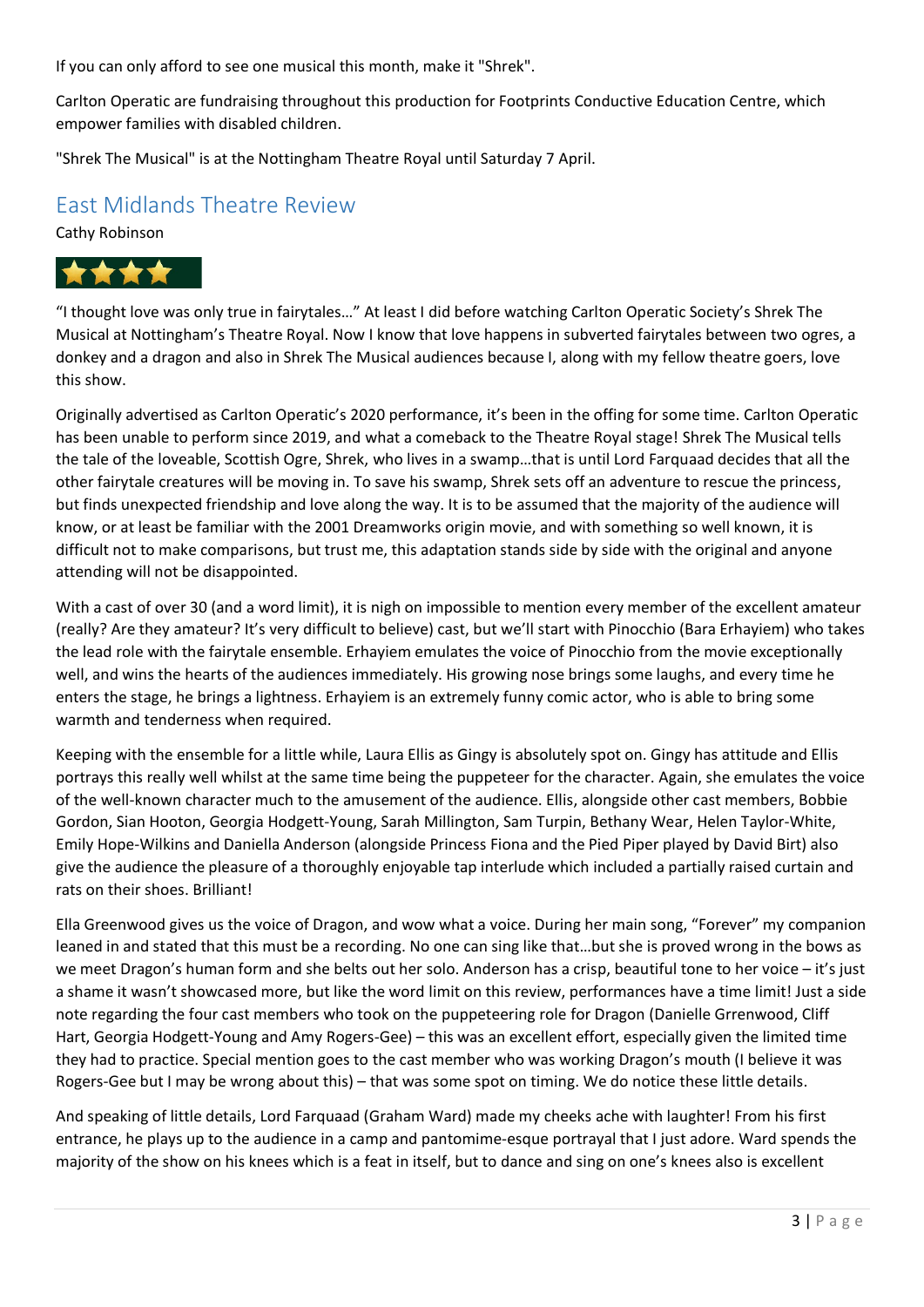commitment. The way Ward adjusts his own body to showcase the movement of Lord Farquaad's minute stature is hilarious, complete with lifts, leaps and even dismounting a plastic horse. Absolutely hilarious.

In her first Principal role with Carlton Operatic, Charlotte Barrington plays Princess Fiona. With a beautiful singing voice, fabulous tap, wonderful comic timing, and a vulnerability that even shines through her green make up, she is perfectly cast in this role. The harmony between Barrington and her younger selves (Isabelle Griffin and Emily Holder) in "I know it's today" is lovely and all give heartfelt performances. Barrington is an adaptable actress and goes from classic fairytale princess to sarcastic independence in a heartbeat. Barrington has this character down to a tee.

Donkey (Mark Coffey-Bainbridge) is sure to be a crowd pleaser and he makes Donkey his own character. Rather than a carbon copy of Eddie Murphy's Donkey, Coffey-Bainbridge's Donkey is less in your face, more sarcastic and yet retains all of the charm, hope and sarcasm audiences love about him. The eye is often drawn to Donkey to see his reactions to events on the stage, and he never disappoints. A particular highlight is the song "Make a Move" complete with a sexy bassline and sunglasses and the backing of the Three Blind Mice (Bethany Wear, Emily Hope-Wilkins and Rebecca Wilson) who are definitely dressed the part in their Supremes-like golden dresses. Coffey-Bainbridge has excellent interplay with Shrek (Chris Wilson) and while their relationship is often one of bickering, one of my favourite parts is the moment where Shrek helps Donkey over the bridge. It's an unexpected moment of tenderness between these two characters and caused audible "aawws" from the audience.

Playing Shrek, Wilson has his work cut out for him. He is a beloved character who was brought to life by the talented Mike Myers – it is a difficult role to take on but Wilson absolutely does it justice. He gives us a slightly softer Shrek (with a ferocious roar) but with a real grumpiness. Wilson commands the stage with ease and has a belter of a voice. "Who I'd be" alongside Barrington and Coffey-Bainbridge is particularly wonderful with our ogre Shrek explaining that he'd be a hero. Wilson gives a nuanced performance as he tells us that ogres have layers – Wilson shows us anger, determination, the breaking of barriers, hope and despair, all whilst wearing a green mask. The love story between Shrek and Fiona is completely believable and they are very sweet together, even when trying to outdo each other in "I think I Got You Beat". The repeated jokes about passing gas never get old (and are particularly enjoyed by the younger members of the audience) and only intensify as our fairytale princess joins in…or should that be fartytale princess…?

Sound design by Rob Kettridge is fantastic and real compliments the light-hearted feel of the production. The orchestra were absolutely fantastic under the direction of Chris Rees, who gave an enthusiastic performance of his own. Sitting in the dress circle I was able to look down into the pit, and that was one busy orchestra – the sound balance was perfect and the orchestra lifted the performance to new heights. The choreography by Abby Wells is simple yet effective and the enthusiasm of the cast in the bigger dance scenes was joyous to watch. This is a company who just love what they do, and I bet they are elated to be back on the stage after such a long time. My final words of praise go to Amanda Hall who directed this production. It's a big show, with some big well-known characters – it's probably a bit of a risk, but Hall delivers a superb production bringing every element together to entertain and enthral audiences of all ages. Bravo!

As an amateur performer myself, I always enjoy watching amateur productions and feel an immense pride at what we, as a community of performers, can achieve alongside our real world jobs and lives. Amateur performers are not paid, except in applause and the camaraderie backstage. We do it because we love it…and this cast certainly do.

"Shrek The Musical" will be letting it's Freak Flag Fly until Saturday 7 May. If you haven't already got your ticket, please do. Not only will you be supporting local theatre, but you are guaranteed to have a Shrek-cellent time.

## Impact Nottingham

Isabelle Hunter

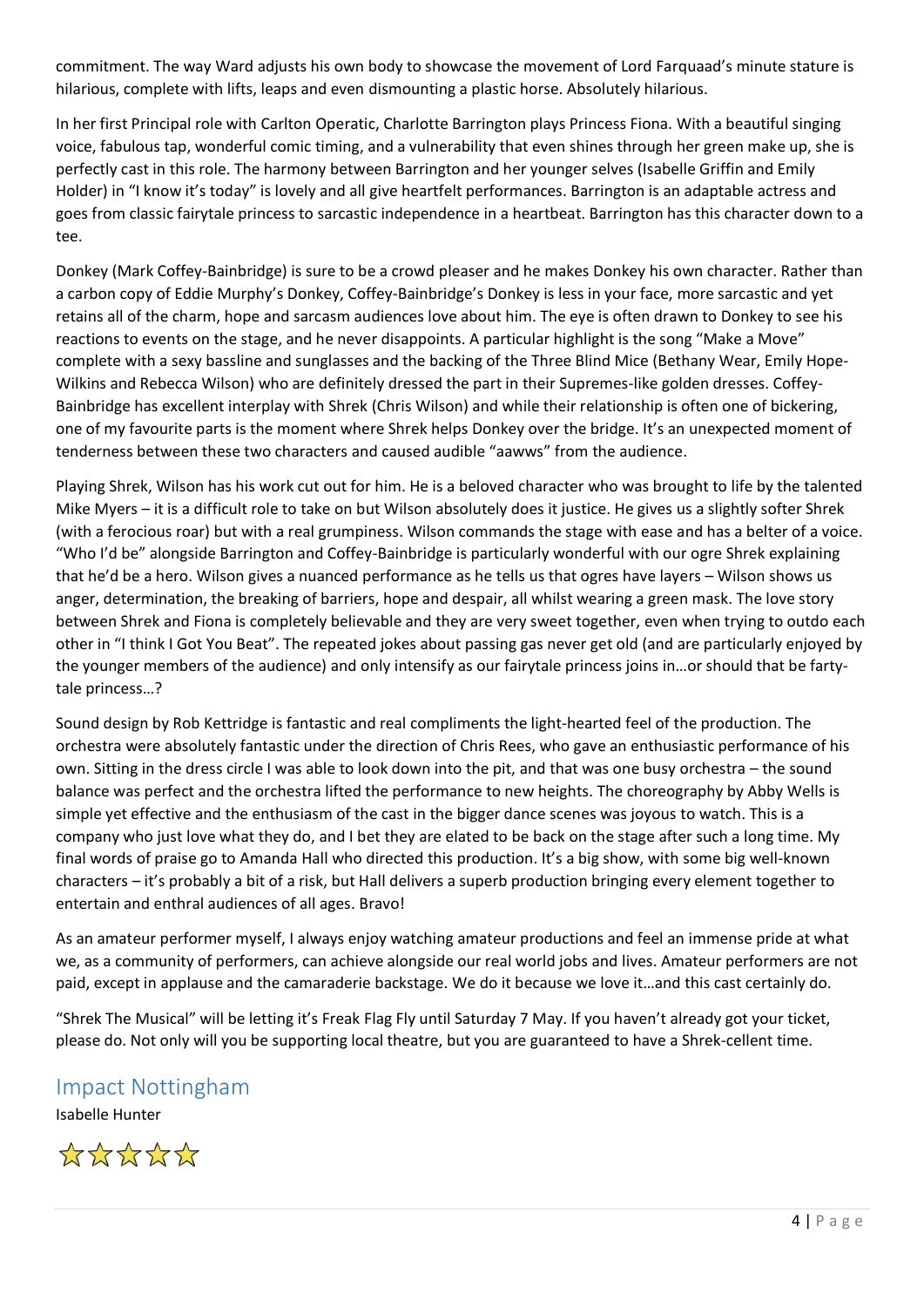Carlton Operatic Society's production of Shrek The Musical is an all-singing, all-dancing comedy adaptation from Dreamwork's Shrek. Nottingham Theatre Royal was buzzing with excitement before the spectacular show, and it certainly did not disappoint. Izzy Hunter reviews.

Having seen the West End production nearly 10 years ago, I entered the theatre with some expectations about how the night would pan out, but I was blown away by the professionalism of Carlton Operatic Society. The similarities between the West End and Broadway production (as seen on Netflix) struck me, particularly the set (Scenic Projects) and costume design (Jules Sheppard). However, what I loved, was being able to view the production from an adult's perspective.

This musical is clearly a family show, showcasing hilarious songs between Shrek (Chris Wilson) and Fiona (Charlotte Barrington), with jokes aimed at a younger audience, but there were smaller details that only the adults would notice. The references back to other musical theatre productions sparked my inner theatre-kid, especially during Freak Flag, when a flag was waved behind the cast featuring Pinocchio as Cosette from Les Misérables. Other references included Lord Farquaad (Graham Ward) singing Wicked during What's Up, Duloc?

On the topic of Ward's portrayal of Lord Farquaad, he executed each line perfectly that had a slick comedic timing, leaving the audience in fits of laughter. The running joke about Farquaad's height was hilarious, particularly when Ward stood up to 'jump' across the stage. Furthermore, Bara Erhayiem as Pinocchio stood out to me, as his vocals and tone of voice matched the energy of Pinocchio from the original productions incredibly.

The set design and lighting kept the performance alive, with surprises around every corner. A memorable moment was the Dragon's (Ella Greenwood) song; pink lighting flooded the stage, reflecting her hot pink scales and fluttering eyelashes. Greenwood's vocals for the Dragon were astonishing during Forever; the relationship between Donkey (Mark Coffey-Bainbridge), and Dragon translated from screen to stage very well. Sparks (literally) flew as pyrotechnics ended the song on a bang, lighting up the stage and crowd alike.

Finally, of course we had our stars of the show, Shrek and Fiona. Charlotte Barrington's depiction of Fiona was sassy and independent, and a moment that particularly stood out to me was the tap dance sequence with the Pied Piper (David Birt) and the rats. As a former tap dancer, I thoroughly enjoyed the ode to musical theatre through the ages in this Broadway inspired scene, and felt like it fit the sense of the production very well, without breaking up the scenes. And of course, Chris Wilson as Shrek himself offered a very engaging performance throughout, with strong vocals that carried the show. Who I'd Be before the interval, was a particularly heartfelt moment for his character, leaving us with a beautiful blend of voices from Wilson, Barrington, and Coffey-Bainbridge.

What I took away from this performance was just how much fun the cast were having onstage. It's clear the show meant a lot to them, and that translated enormously towards to the audience. By the end, we were all up and dancing to the classic I'm a Believer, as the performance finished on the well-known happy ending. Overall, Shrek The Musical was a brilliantly entertaining production that left me crying with laughter, enjoyable for all ages. I would highly recommend seeing this performance at the Nottingham Theatre Royal for a great night out!

## Showtime

'impressive', 'it's slick, it's polished, it's grand' ' very well done' - URN / Showtime - [Spotlight On... Shrek The Musical](https://audioboom.com/posts/8077625-showtime-spotlight-on-shrek-the-musical-carlton-operatic-society?fbclid=IwAR345eFXbnAYON3MizLshNf3PkVSy4cLAH1T2sAiReJSjzs3atBgoTxPAkw)  [\(Carlton Operatic Society\) \(audioboom.com\)](https://audioboom.com/posts/8077625-showtime-spotlight-on-shrek-the-musical-carlton-operatic-society?fbclid=IwAR345eFXbnAYON3MizLshNf3PkVSy4cLAH1T2sAiReJSjzs3atBgoTxPAkw)

# Theatre Online

## **Pre-Show**

Good evening and welcome to the Theatre Royal in Nottingham for the opening gala performance of Shrek the Musical from Carlton Operatic Society. It's is great to be here to see this production that has been delayed by two years by the pandemic.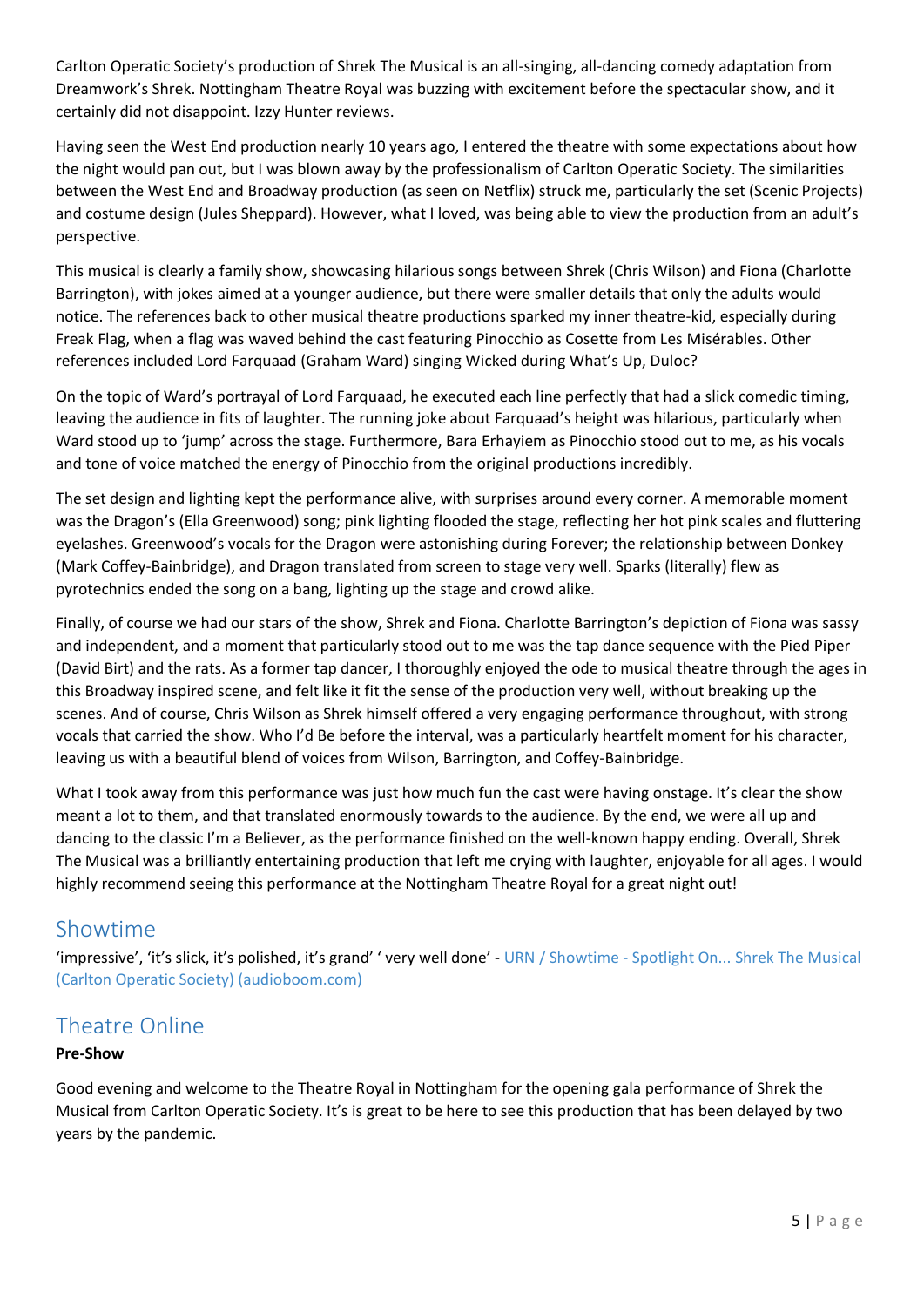This is based on the 2001 Film Shrek along with elements of its sequels: Shrek 2 and Shrek Forever. The original Broadway production opened in December 2008 and closed after a run of over 12 months. There was a re-vamped London production from June 2011 to February 2013.

This production Follows on from their critically acclaimed productions of Top Hat and Mack & Mabel. As this is their centenary year this production will be particularly important. Carlton is an award winning company.

The cast will be led by Chris Wilson as Shrek, Mark Coffey-Bainbridge as Donkey, Graham Ward as Lord Farquaad, and Charlotte Barrington as Fiona.

The production is directed by Amanda Hall with choreography by Abby Wells and musical direction by Chris Rees. Cassie Hall is Assistant Director, Vicky Johnson is Stage Manager, and Nigel Newton is Deputy Stage Manager.

There is much more about the history of this group dating back to 1921/22 on their website at [https://www.carltonoperatic.com](https://www.carltonoperatic.com/)

Time to take our seats for tonight's performance. More later.

### **Post Show**

That's it from the Theatre Royal and Shrek the Musical.

It was a fabulous show in all respects with great performances, fabulous costumes and set, excellent sound and lighting and outstanding stage management. This was a professional production in every way from Carlton Operatic which I predict will easily win more awards.

This is certainly one not to miss and is suitable for children and adults of all ages!

I really enjoyed it and the sustained ovation at the end following a fabulous finale was so well deserved. More about this wonderful production in due course.

The show continues until Saturday

#### **Full Review**

Shrek, The Musical; Carlton Operatic Society, Theatre Royal, Nottingham, May 3rd, 2022

I must admit to having a sneaky appreciation of fantasy and fairy tales, in my opinion they're certainly not just for children. After all, who doesn't like a bit of escapism and the chance to enter a magical world where anything is possible (including talking donkeys) and good always triumphs over evil? Shrek has all this and more: loads of cleverly worded adult humour, knockabout japes for the kids, wonderfully colourful characters and big song and dance numbers that have a magic all of their own. But it takes a hugely talented cast, plus expert direction, musical prowess and imaginative choreography to pull it off, and Carlton Operatic have all that in bucketloads. It's no exaggeration to say that this production is of professional quality – it is honestly that good. It's a huge spectacle from start to finish and an absolute joy to watch.

Visually it is stunning – there has been no expense spared to recreate the fairy story setting, the costumes are sumptuous and the props gloriously effective. The crowd of fairy tale folk that people the stage are beautifully realised: including the Three Little Pigs, The Three Bears, Gingerbread Man, Peter Pan and Pinocchio - who is so engagingly played by Bara Erhayiem. Like all the members of this cast he has great physical characterisation and vocal delivery, it can't be easy to maintain a puppety falsetto voice in an American accent, while operating a long nose, but he absolutely nails it.

None of these characters are easy to play, some requiring prosthetics and heavy make-up and in the case of Lord Farquaard, played by Graham Ward, it's brought him to his knees… A fabulous villain who owns the stage, managing the challenging physical delivery of the character with ease and relishing the pantomime evil and some delightful one liners, a great characterisation.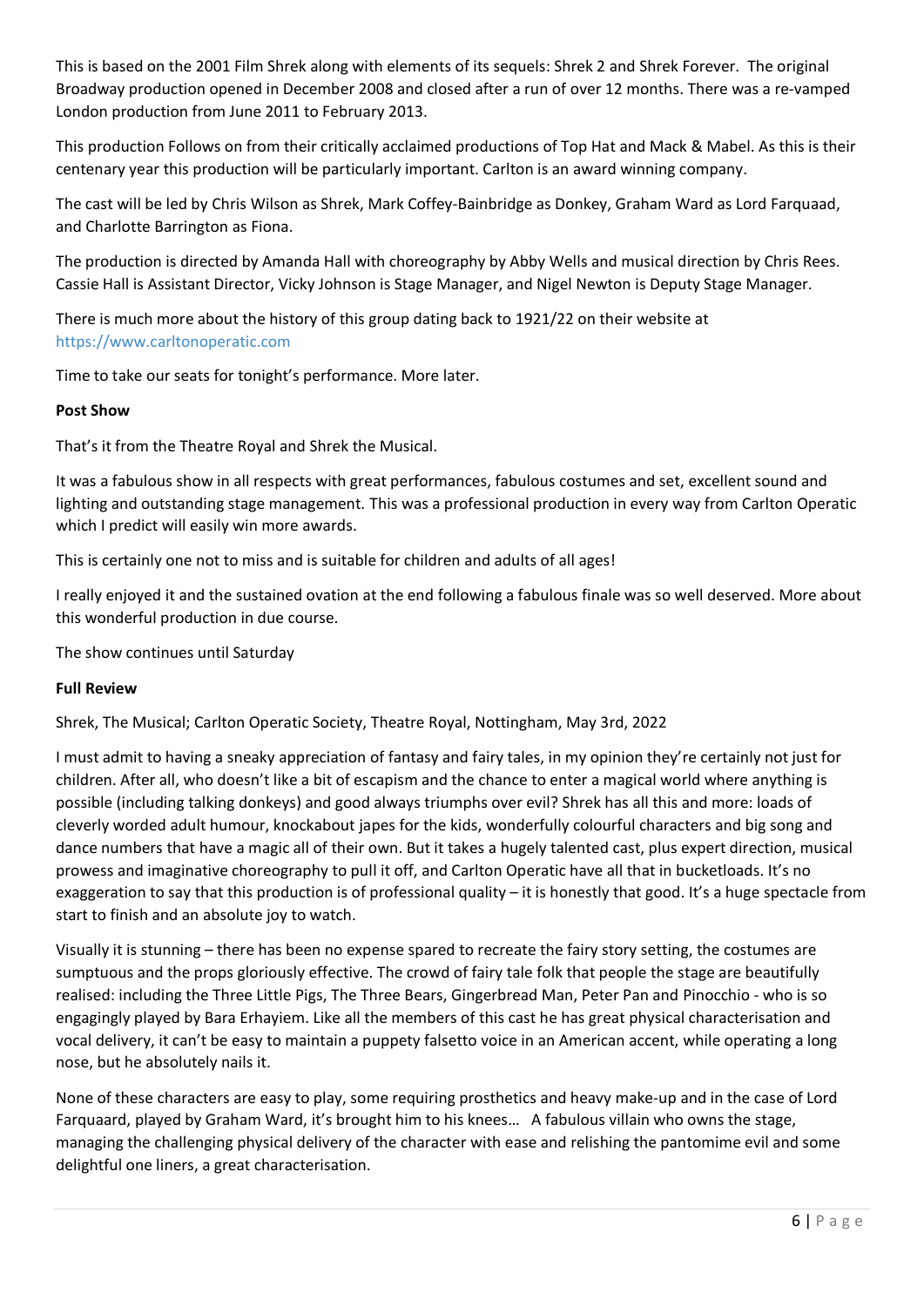The other leads are all fabulous and were so appreciated by the audience tonight, many of them children, who were obviously familiar with the story and had high expectations, which I can confidently say were more than met. The delightful wise cracking Donkey, played by Mark Coffey-Bainbridge was a huge favourite – I heard a child behind me say, towards the end of the show, 'He's wonderful' and I completely agree. A highly energetic performance, with slick rapid fire vocal delivery and simply very fine acting, make the character irresistible and thoroughly engaging. Like all the lines and song lyrics, adults need to listen very carefully, so they don't miss the wonderful word play and double entendres that litter this libretto. That's not to say they won't enjoy the physical fun and some hilarious toilet humour - that will appeal to many of all ages.

Shrek is a big character in all senses of the word, an uncompromising ogre, who wants to be left in peace in his swamp, away from the disapproval of the world. Chris Wilson gives such a powerful performance, keeping the hard edge of the character while making the most of the wonderfully dry lines he is given and getting every bit of emotion out of the songs. He has a lovely voice, and a vocal highlight is the hilarious yet moving 'When Words Fail', which is beautifully delivered.

It's a pleasure to see Princess Fiona as she grows up, bemoaning her fate stuck in a tower guarded by a dragon, for thousands of days, with only books for company. The charming 'I Know It's Today', sung by her along with her younger selves (performed so well by Isabelle Griffin and Emily Holder) is charming. Less charming is the wonderfully feisty adult Fiona, played with enormous gusto and fun by Charlotte Barrington. She knows her own mind and might want a fairy-tale ending, but isn't prepared to be ladylike along the way. Charlotte has the physical demeanour of this character exactly right and has a fantastic voice with a lovely tone: all her solos are a joy. There's tremendous chemistry between Shrek, Fiona and Donkey, they're having a ball on the stage; it's infectious, it's compelling and it's great entertainment.

The whole cast song and dance numbers are spectacular with some fabulous choreography, shades of Busby Berkeley even, and some accomplished tap dancing. There are too many lovely cameos to mention them all, but there is some very clever prop work and some impressive vocal pieces - which show off the broad range of talent in this company. The skilful puppetry with the dragon provides a stunning visual highlight which is made even better by the astonishing vocals by Ella Greenwood - can this dragon sing!

Huge congratulations to the Director, Amanda Hall whose renowned pantomime work and other illustrious projects in the past must have informed this production and helped to give it such a glittering edge. Assistant director is Cassie Hall, choreography is by Abby Wells, the Musical Director is Chris Rees, Stage Management by Vicky Johnson and Nigel Newton, Lighting by Tom Mowat and Sound by Rob Kettridge. A great team effort!

This is a lavish piece with an enormously talented cast and the highest of production values, that is doing the Theatre Royal proud. I urge you to go and see it, if you love theatre, are uplifted by fabulous acting, singing and dancing, or simply want a fun night out with the family; this has it all.

## NODA

| Company:                            | <b>Carlton Operatic Society</b> |
|-------------------------------------|---------------------------------|
| Production:                         | Shrek – The Musical             |
| Director:                           | Amanda Hall                     |
| <b>Musical Director: Chris Rees</b> |                                 |
| Choreographer: Abby Wells           |                                 |
| Venue:                              | Nottingham Theatre Royal        |
| Date:                               | 3 May 2022                      |
|                                     |                                 |

Although now established as a firm favourite on the Community Theatre circuit this is my first experience of Shrek the Musical and thanks to the talent, enthusiasm and sheer professionalism of the Carlton production team and cast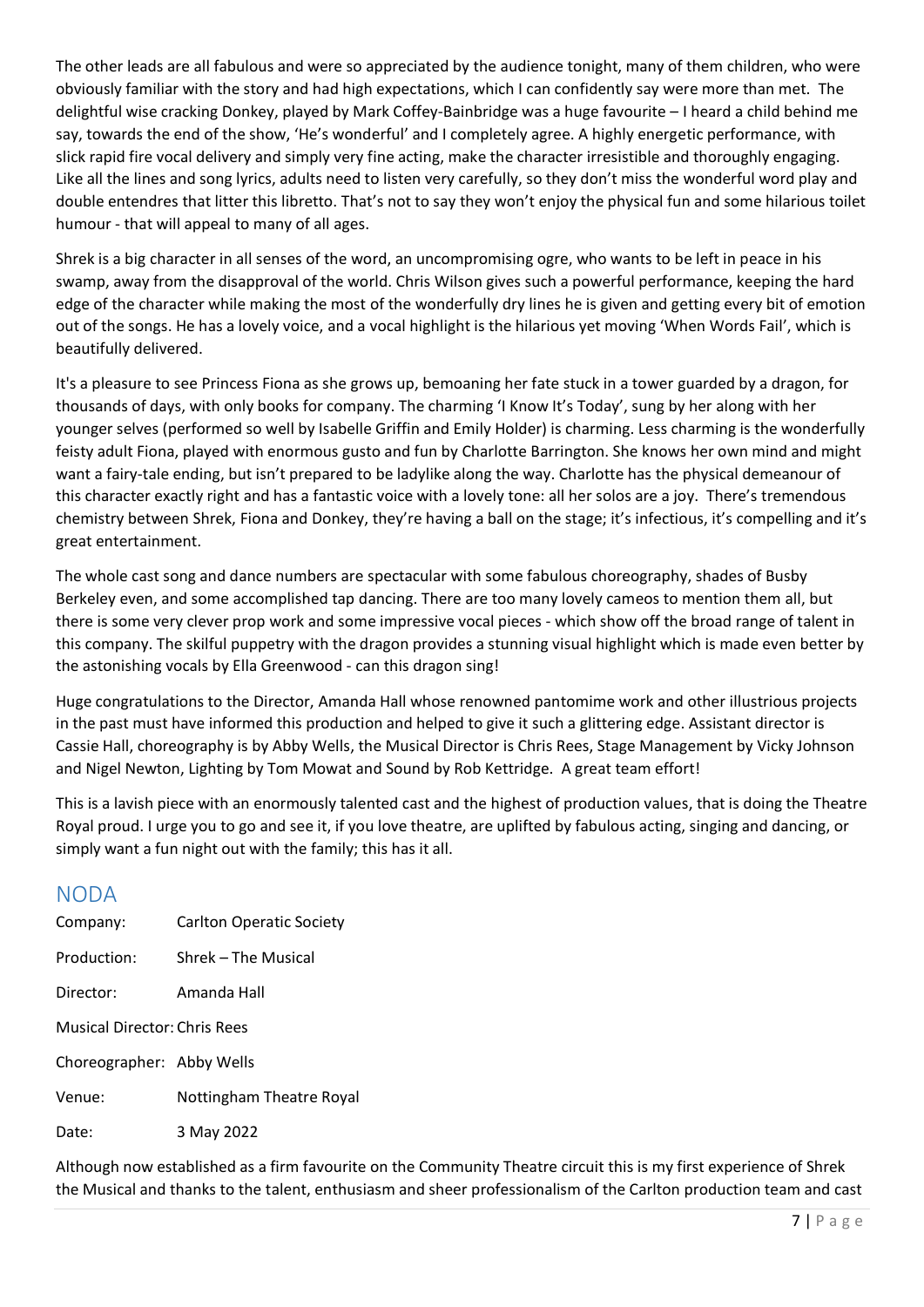this production is now very much my favourite post Covid show, and also the most complete show I have seen from Carlton in my 7 years of being a Noda representative.

As always the heart of the Carlton production was the musicality of the cast. Chris Rees had done a fantastic job coaching his talented ensemble cast of Villagers, Fairytale Creatures, Guards, Knights and Principals so their vocal work was crystal clear in diction and intonation. The Choreography of the show, thanks to Abby Wells, was amazing, from the Duloc Dancers to the Knights, Rat Tappers and Dragon Puppeteers. This coupled with the cast's acting skills developed to perfection by Amanda and Cassie Hall, resulted in a full cast who were: at ease with their roles; were all "in the moment" in terms of their actions, reactions and interactions, making the whole cast very much at ease in the impressive staging of the Theatre Royal. In other words – the whole cast were at home in the Professional Theatre and the audience would be hard pressed to tell this production apart from a touring professional group on top form.

For anyone familiar with the Shrek the Movie, at the heart of the show are Shrek, Donkey Fiona and Lord Farquaad and here the Carlton team had managed to select the perfect quartet. Chris Wilson, Mark Coffey-Bainbridge, Charlotte Barrington and Graham Ward together and individually knocked their performance socks off pulling for each other, delivering nuanced dialogue that pinged between them in their many metaphorical jousts and each delivered three dimensional characterisations that captivated their audience.

The 4 principals may be key to driving the narrative but the heart and soul of the production is completed by the strength in depth that the Carlton team brought in all the supporting characters and Dragon puppeteers. There are too many names to mention, all brought their A game and it was the great depth of talent, energy and precision that took the production to the Next Level.

Moving to the technical team, the set changes throughout the production were delivered at pace and ensured the action continued without pause or interruption. The Sound balance was perfect throughout the night ensuring that the diction of the cast always carried above the talented orchestra. Chris Rees and his Orchestra provided a superb soundscape throughout and judged the pacing of the songs expertly. The lighting design by Tom Mowat was some of the best I have seen at the Theatre Royal in any production and the Dragon Choreography was expertly delivered making the Dragon seem like just another human cast member. Costuming, prosthetics and props all helped to complete the show at the same high standard as the acting, singing and choreography.

So – bravo Carlton! This was very much a tour de force and one that you should all be very proud of.

I look forward to Kinky Boots next year..

Martin Holtom

## Audience Comments

"Saw Shrek last night. I was totally blown away! Seen Shrek on its original run in London twice. Love theatre and have seen many many shows in London and other places. This production was as good as any professional show I've ever seen. If not better than some!! Fabulous! Well done!" – Julia Tarry

"I was at the theatre this afternoon. What an amazing show, so many talented actors and musicians and stunning staging. Can't recommend it enough. Come and see it while there are tickets available." – Julie Beeken

"It was absolutely amazing , was supposed to go last year June but got cancelled due to covid but honestly it was 100% worth the wait❣" – Lydia Blyth

"Watched this last night . Was brilliant and so funny , all the cast were amazing" – Susan Wylie

"I have been to this show this afternoon,it was great, What talent this company have they are fantastic such a shame not more folk were there. Come on people it is a wonderful show." – Pamela Farrell

"Had an amazing time! I absolutely loved it! Thank you for an amazing show $\Psi$ " – Mya Mercer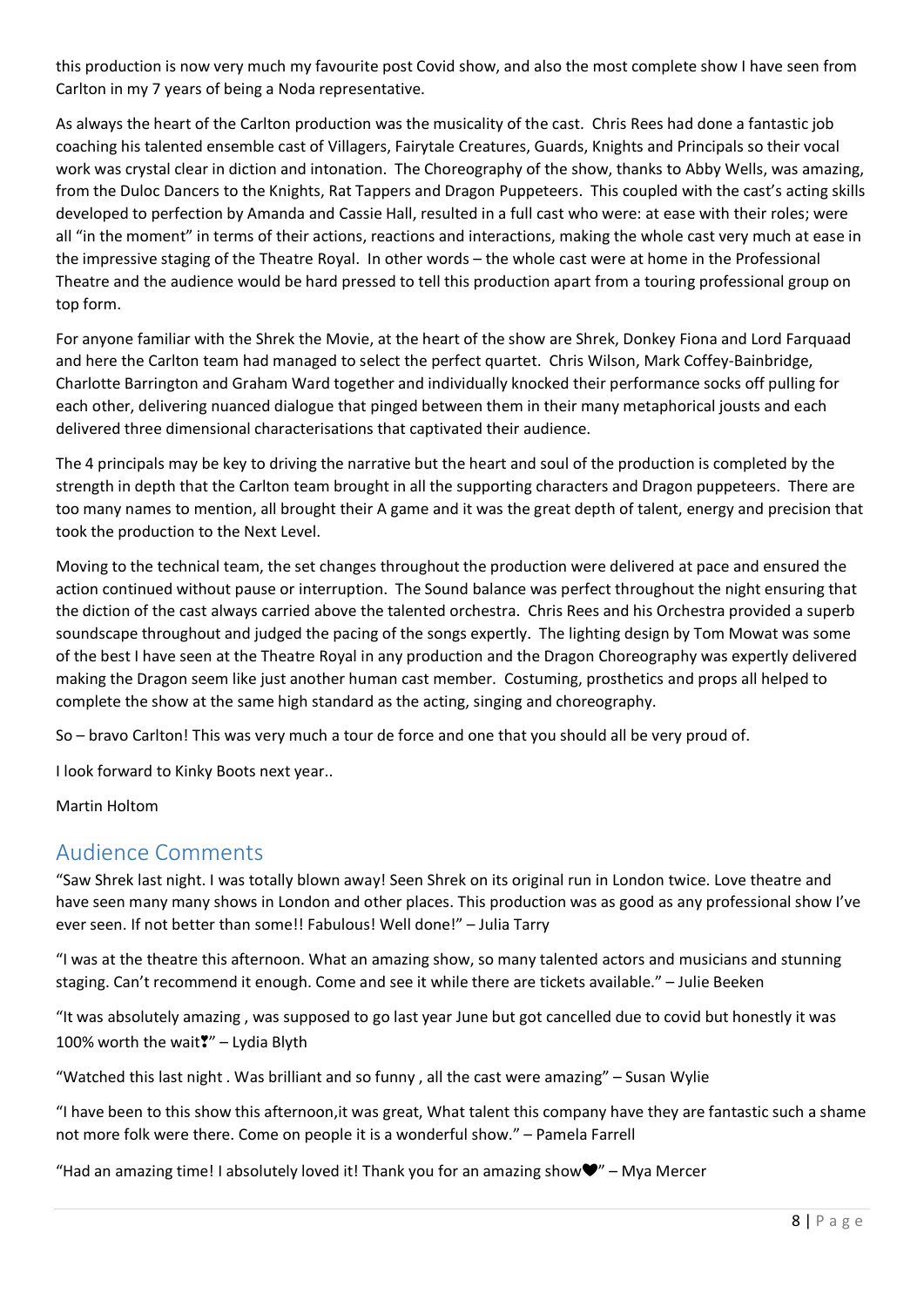### "Brilliant show  $\Psi$ " – Geraldine Mcelhone

"Was [a] great show" – Dan Dan

"Amazing performances, extremely funny, and the quality of the singing - wow! Loved every minute and wish I could watch it again. Can't thank Carlton Operatic enough for a brilliant afternoon.���������������" – Nick Gray

"Amazing xxx $\bullet$ " – Christine Boothe

"Fab show! Loved it!  $\bullet$ " – Emma Griffin

"Fantastic show. Awesome talent. Well done everyone!  $\blacktriangledown$ " – Ally Armstrong

"Absolutely fabulous!!!! Well done all xx" – Tracy Hooton

"Wonderful performance  $\frac{1}{2}$ " – John Scaysbrook

"Fantastic show. Well done everyone, brilliant performance and exceptional high standard x" – Nicola Cutts

"What a brilliant production we all loved it, 2 year wait but we'll worth it as both of my children got to enjoy it ��������" – Katie O'Mahoney

"It was absolutely fantastic  $\bullet$  well done everyone!!!" – Zoe Dolman

"It was fantastic. My little boy said it was the best show he's ever seen and he's seen lots of west end shows. The whole casts vocals were superb. A fabulous production." – Katie Louise Bowler

"Oh my goodness, saw this last night ( Wednesday) is was fabulous, SO good! Fantastic performance, see it if you can, highly recommended!" – Sally Platts

"Came tonight (Wednesday 4th) absolutely brilliant show. Well worth the 2 year wait." – Lesley Denton

"Saw this tonight, it was amazing. Well done to all involved in the show. Support local theatre and local talent! Buy tickets!" – Charlotte Don

"Fantastic. Such talent, such entertainment, hilarious. Loved it! Best I've seen in a long time x" – Celia Davies

"Saw it on opening night. A few hitches but otherwise a great show. Shrek is definitely a perfect casting." – Marianne Anderson

"Great production" – Alison Walker

"I loved this. Such talented people.  $\bullet\bullet\bullet\bullet\bullet\bullet\bullet\bullet$ " – Diane Conners

"It was amazing." – Claire Mcnuff

"This was EXCELLENT!!!! I haven't laughed so hard in a very long time!!!!" – Michael Louw

"Excellent production. Donkey is such fun and the king is hilarious." – Sara Weatherby

"Can't wait to watch the next production Shrek was amazing x" – Dawn Meakin

"Can't wait for your next show, 'Shrek' was my first Carlton Operatic show and definitely won't be my last !!! Amazing !!!" – Bethany Faith Colegate

"Saw the show this afternoon. Absolutely amazing! It's was my children's first full length show and at the interval, my youngest wanted it to just carry on without a break! Well done to all involved for all your hard work and amazing performances. It was just brilliant! Enjoy the final show!  $\bigcirc$  " – Stephanie Metson Scott

"A brilliant show! Well done  $\bullet$ " – Scooby Lou